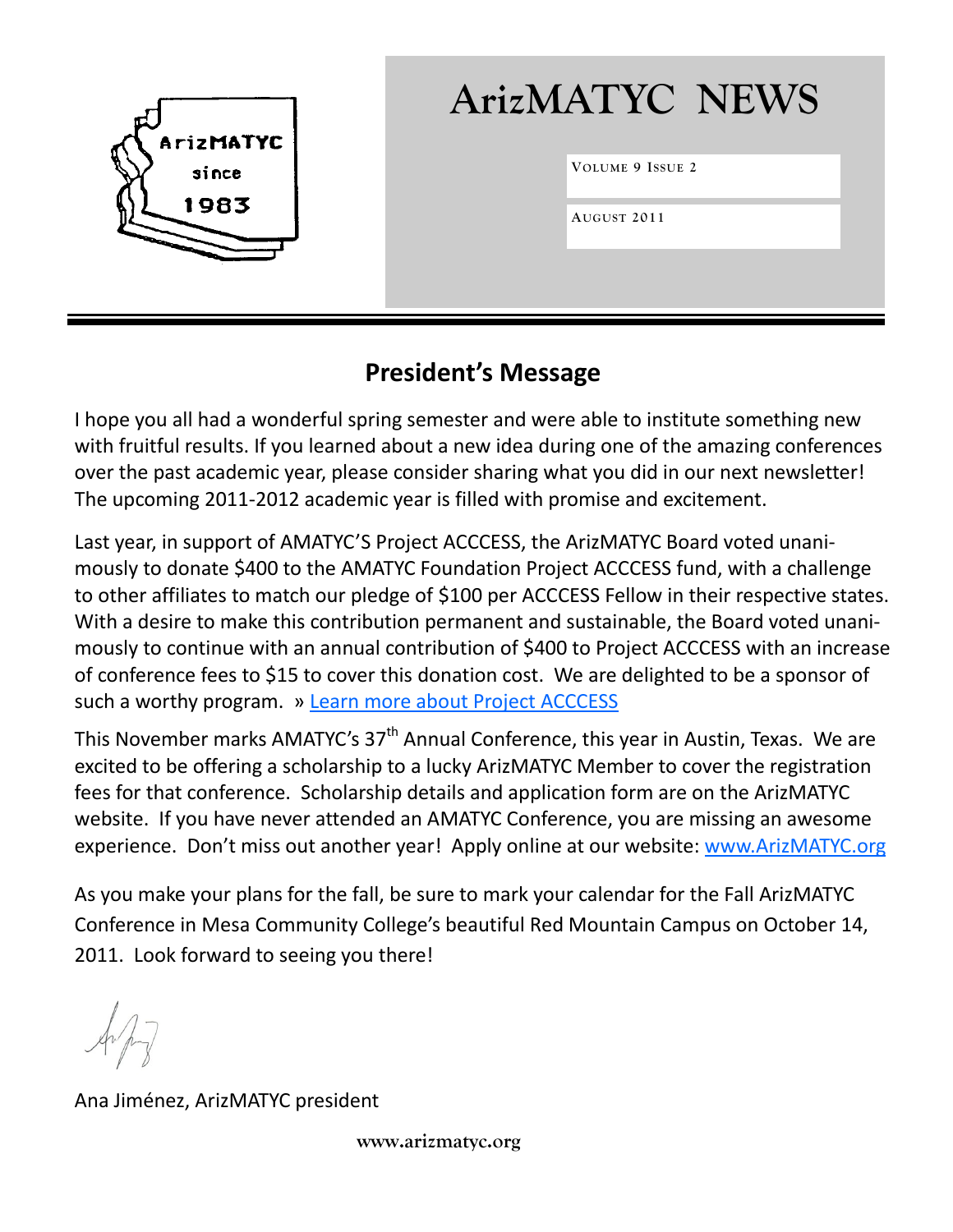## *EXECUTIVE BOARD*

*2011*

President Ana Jiménez, Pima CC ajimenez@pima.edu

Past President Ken Hurley, Central AZ CC Kenneth.Hurley@centralaz.edu

President-Elect Laura Watkins, Glendale CC Laura.watkins@gcmail.maricopa.edu

#### Treasurer

Anne Dudley, Glendale CC Anne.dudley@gcmail.maricopa.edu

#### **Secretary**

Kristina Burch, Glendale CC Kristina.burch@gcmail.maricopa.edu

#### Historian

David Dudley, Scottsdale CC David.dudley@scmail.maricopa.edu

Web Page Editor

David Graser, Yavapai College David\_graser@yc.edu

Web page: www.arizmatyc.org

**We need your news for the newsletter!** Mail articles to Sue Jensen at Pima CC, East Campus

 8181 E. Irvington Rd. Tucson, AZ 85709-4000

Or e-mail to sjensen@pima.edu

## **YOU Can Help to Strengthen ArizMATYC**

Are all of your colleagues ArizMATYC members? If not, encourage them to join now. Ask them to send their name, college, contact information, and \$10 to

> Anne Dudley, ArizMATYC Treasurer Glendale Community College 6000 West Olive Avenue Glendale, AZ 85302

Questions about ArizMATYC membership? Call Anne at 623-845-3389

Mark your calendar now and plan to attend: **AMATYC's 37th Annual National Conference** November 10 — 13, 2011

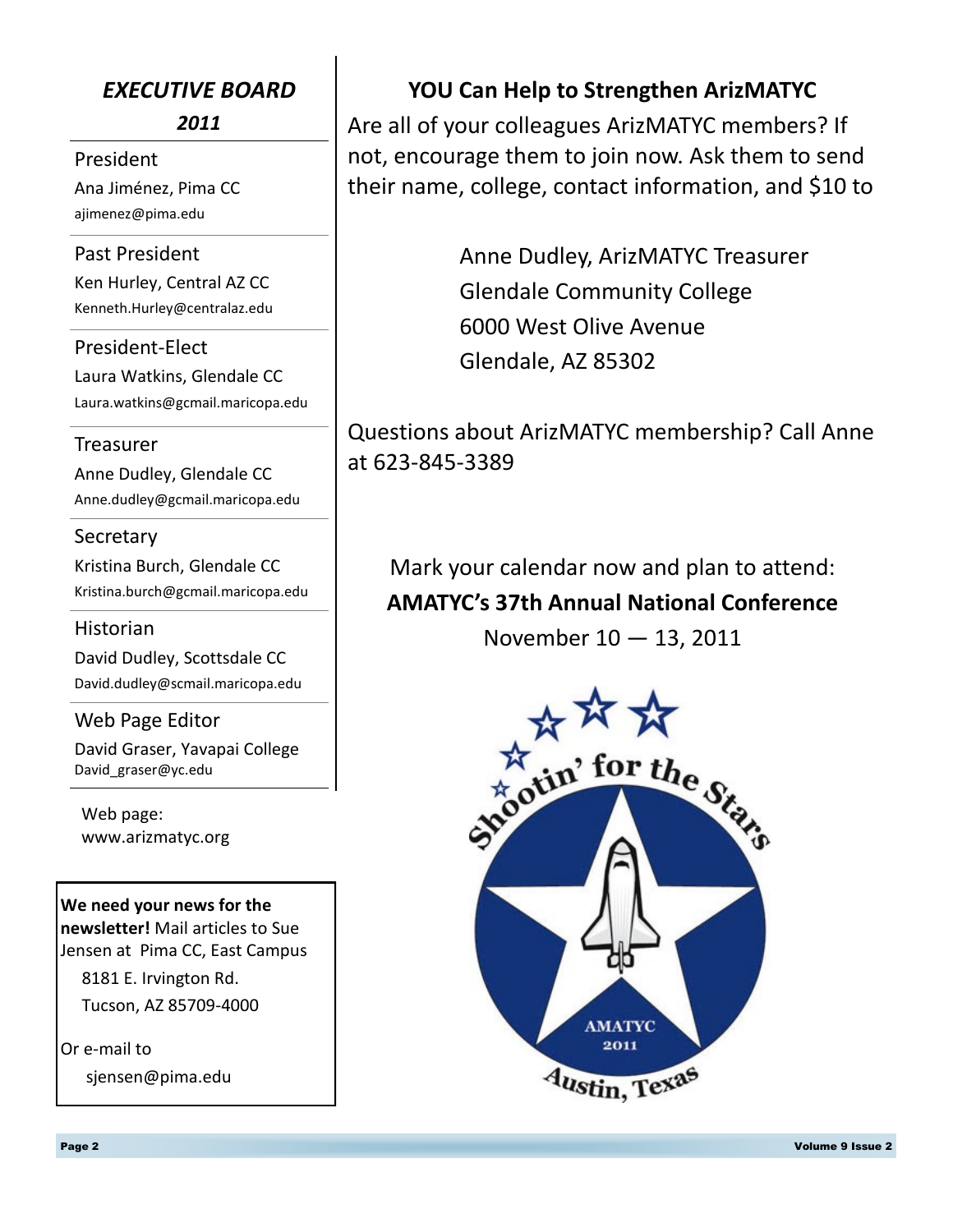# **ArizMATYC Campus Reports — March 4, 2011**

**Arizona Western**: Is glad to be hosting the conference. After several years, they are changing 082 to 081. They are trying to do the same from 122 to 121, but they have a shortage of rooms and instructors.

**Central Arizona**: Is growing, with enrollment up 6% from last spring and up 100% from three years ago, despite still having the same number of full-time faculty. They are currently undergoing construction at their Superstition campus. They also have the Maricopa Center, which is currently two storefronts. They have purchased 200 acres and expect to begin construction in about five months. They are planning for 5000 FTSE at this facility.

**Coconino**: Introduced Shanna Manning, the new coordinator for NAU's developmental education courses. Due to budget issues and low enrollment, they have cut Differential Equations (currently with 14 students), Calculus 3, and College Algebra. They are still offering Business Calculus and Pre-calculus. They have made 142 a prerequisite for finite math and have created a 122 course to lead into 142. Currently, their head count is down, but FTSE is up. They are doing their self-study and will have an accreditation visit next fall.

**Diné**: The president, vice-president, and acting president have all left the college. There are concerns about the success rates at one of the campuses.

**Estrella Mountain**: Is currently involved in Self Study, with an HLC visit in the fall. They are building up their engineering program, asking for a ½ engineering, ½ math position. They are currently offering three sections of calculus during the day, with one being part of a learning community with a physics course.

**Glendale**: Is hiring five full-time positions – three general, one developmental, and one computer science. They will be piloting modular 082 and 092 courses in the fall. They are currently working on the standards for HOME (hybrid and online) classes.

**Mesa**: Is involved in a seven-faculty pilot with ALEKS for College Algebra. They have changed their 082 format to connect with 108 classes, and they have also cut hybrid classes for now, due to a need to standardize them. The HLC has asked them to be part of a pilot program, so they are guaranteed not to fail accreditation in three years.

**Mohave**: Is also going through the accreditation process. They lost a vice-president with no replacement. They have posted a  $\frac{1}{2}$  math,  $\frac{1}{2}$  engineering position at the Kingman campus. They have changed Beginning Algebra back to a four-credit class.

**NAU**: Has seen enrollment double in some courses and triple in others over the last three years, along with their biggest increase in majors. They are instituting more modular and hybrid approaches and are doing a lot of construction on campus. They have numerous positions open for the fall: two tenure track (math ed. and stats), three lecturers ("permanent" budget lines), one applied professor of practice (not tenure-track, but permanent), and seven or eight full-time instructors.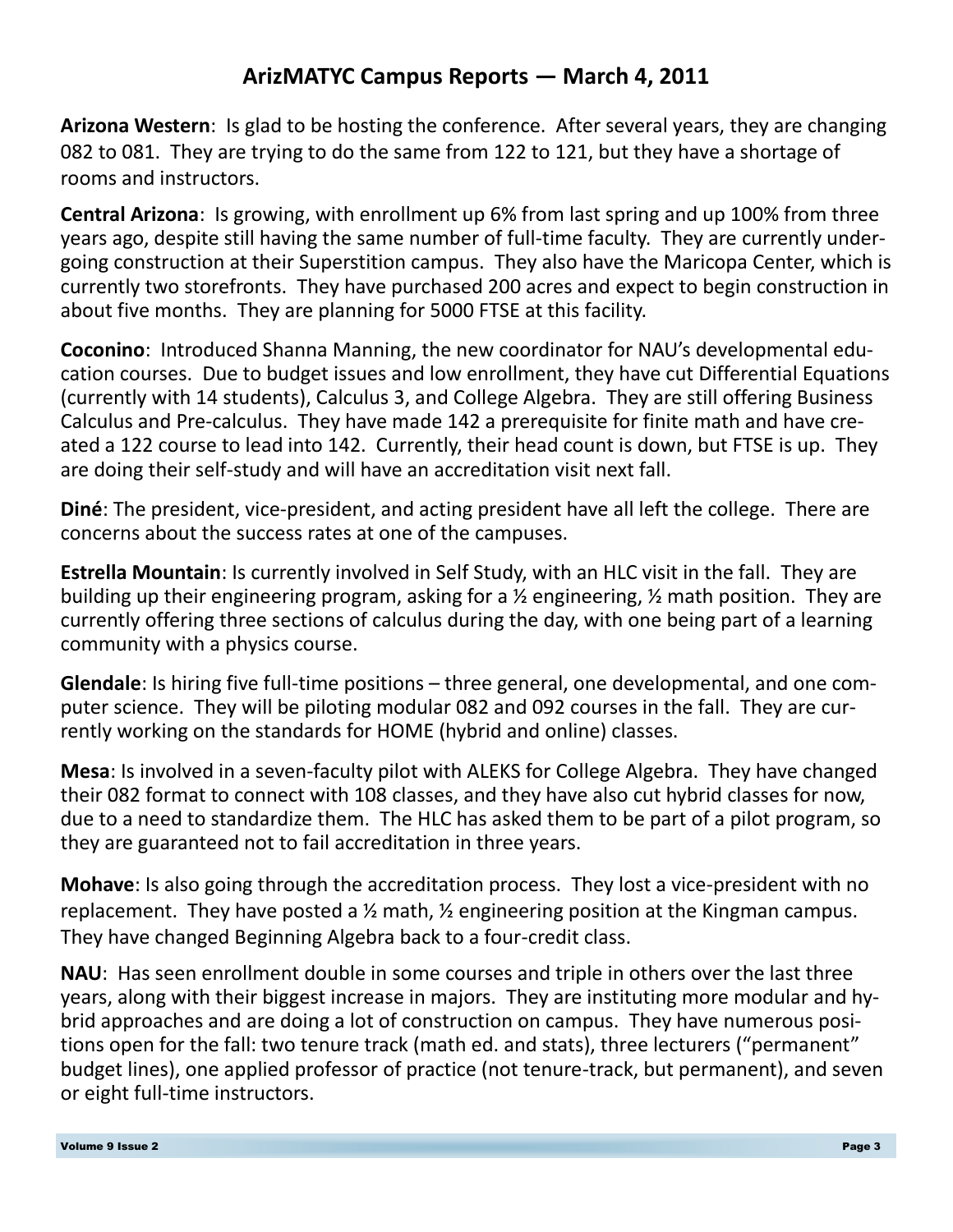## **Campus Reports, continued**

**Northland Pioneer:** Is consolidating the Holbrook campus from three sites to one. Last year, employees were given a pay cut. This year, they may have some layoffs. They are working on a textbook review to find cheaper textbooks. They are also trying to reduce the number of multi-level course labs offered, which may result in certain courses not being offered every semester. Also, they may allow students to take 161 and 162 concurrently rather than sequentially.

**Pima**: Is dealing with budget cuts due to a shortfall of \$11.3 million. They are down to five hires instead of eight, and they are increasing tuition, including differential tuition for more costly programs. They are reducing the number of 'centers,' eliminating child care, and making administrative cuts. They are also looking at admissions standards and may requirie a high school diploma or GED. They are using a lot of online homework programs, but they are rethinking hybrid and online courses due to poor success rates. They also acknowledged the great amount of support given nationwide after the tragic shooting in Tucson. Daniel Hernandez, who helped to save Representative Gabby Giffords, was a Pima student.

**Scottsdale**: Is seeing hybrid courses doing very well at their school and is pushing for creation and use of open-source materials, including an online homework system. They are hiring one math ed. position. They are looking for creative uses of ALEKS for remediation, and there is construction going on around the math building. The Instructional Council is rewriting the 187 competencies and trying to see that course prerequisites are automatically enforced during registration.

**Yavapai**: Is also part of the HLC "experimental" accreditation process. Budget issues have forced reorganization, as they were awarded only \$4.2 million of the expected \$30 million, then lost \$3.4 million of that amount. They are not even expecting to receive the remaining \$800,000. They no longer have a basketball program and have had 17 employee firings, though only 1 was a faculty member. They have undergone a division reorganization, with Math and Science being split, and Math and English joined into the "Foundational Studies" division. They will be using MyLabsPlus in the fall and possibly MyMathTest for placement. This will get students enrolled in MyMathLab automatically and give them two weeks to pay before they are dropped.

No reports were received from ASU, Chandler-Gilbert, Cochise, Eastern Arizona, Embry Riddle, Gateway, Grand Canyon, Paradise Valley, Phoenix, Rio Salado, South Mountain, Tohono O'odham, UA.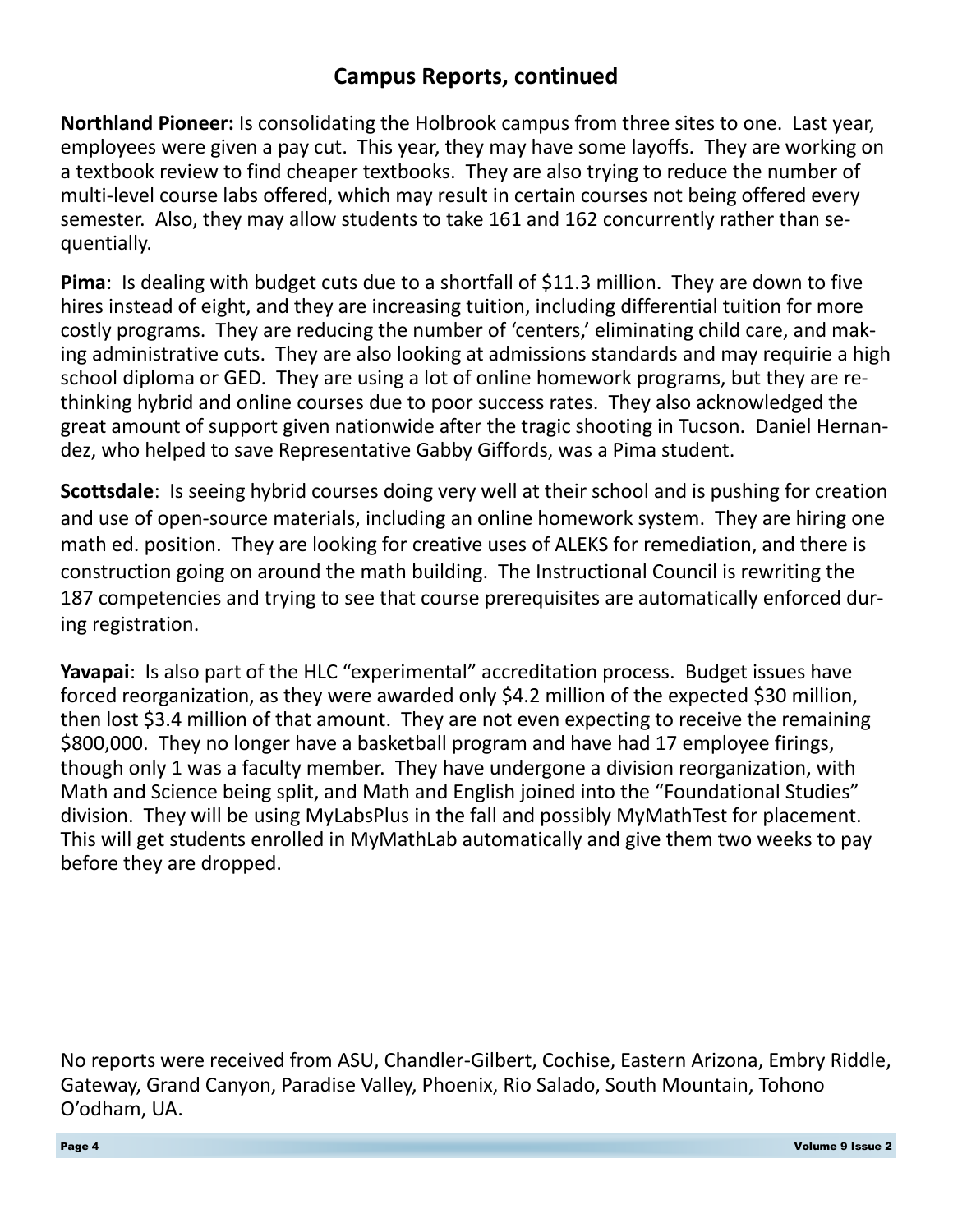# **"Building Bridges to the Future"**

 March 4, 2011 Arizona Western College



# **ArizMATYC Business Meeting Minutes**

**Present:** Eli Blake (Northland Pioneer); Andy Burch (Estrella Mountain); Kristina Burch (Glendale); Anne Dudley (Glendale); David Dudley (Scottsdale); Dave Graser (Yavapai); Ken Hurley (Central); Ana Jiménez (Pima); Kate Kozak (Coconino); Shanna Manny (Coconino); April Strom (Scottsdale).

#### **Approval of Minutes**

The minutes of the October 8 meeting were approved with minor corrections.

#### **Treasurer's Report**

Anne Dudley gave the Treasurer's Report. We currently have \$7,709.07 in the bank, which is down \$1589.83 from the Fall meeting. We gave \$500 to Pima for the Fall meeting, as well as money for food and the keynote speaker. We are still awaiting a check from Pima for \$1120.36, making the profit from that meeting approximately \$708. We also gave money to ACCCESS and challenged other regions to do the same. Fall is always the expensive part of the year, with overall spending of about \$870. Anne also shared that the winners of the Student Math League Competition this year were from Arizona Western and Pima.

#### **Newsletter Report**

Sue was not present, but Ana shared her request for an article about the Spring conference. The deadline for articles is May 31; they should be submitted to Sue at sjensen@pima.edu. The deadline for submissions to the AMATYC News is June 1.

#### **Historian's Report**

David has added additional materials to the ArizMATYC historical records.

continued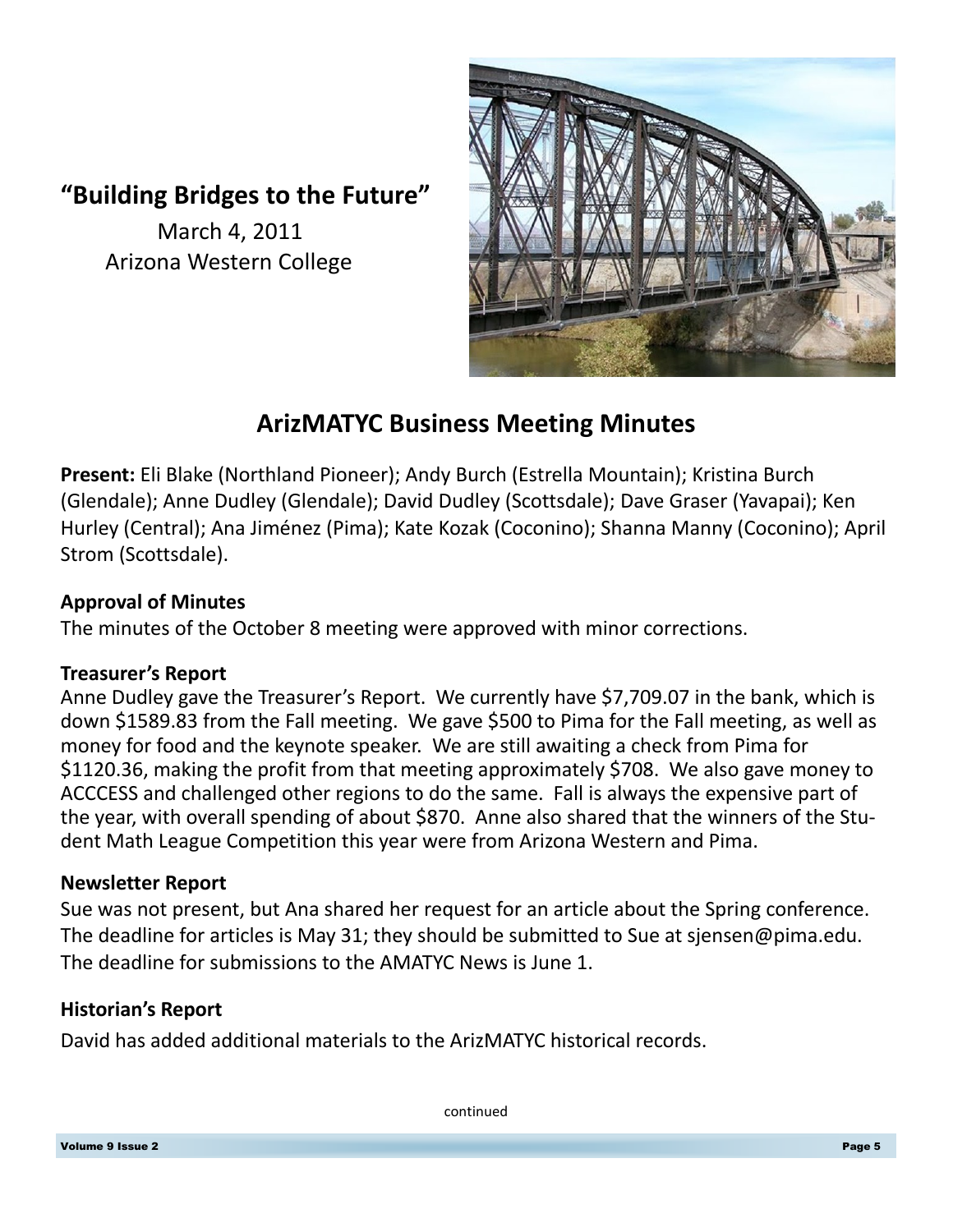## **ArizMATYC Business Meeting Minutes, continued**

#### **Webmaster's Report**

Dave suggested that many of the historical documents could be put on the ArizMATYC website. Also, the email list needs to be updated. Anne mentioned that the directory is much better, but the membership roster needs to be updated and sorted by college. Ana asked Dave to contact Shea to find out why there are two separate listservs and whether or not we can eliminate one, and also to check if we owe money for web hosting or if we need new web hosting.

#### **Membership Report**

Anne said she will update the membership lists and will send them to Dave by May 31. It was suggested that members' renewal dates be posted on the directory. Ana asked if it would be possible send emails to members clarifying their renewal dates. Anne said she would be willing to do so but needs training to use mail merge. It was suggested that perhaps the files should be transferred from FileMakerPro to Excel. Ana said she would complete the first mail merge sometime in August, before the Fall meeting. Ana also suggested that we set up an online PayPal account so members can pay dues and conference fees online. David agreed to help set up the account.

#### **Project ACCCESS Funding**

After some initial discussion about details, Kate motioned that ArizMATYC give \$400 annually to ACCCESS. Ken seconded the motion, and it passed unanimously. Kate then motioned that the conference fees be increased to \$15, with the increase used to fund the ACCCESS donation. Any extra funds beyond the \$400 donation will be kept for future years where the fund may be short. Laura seconded the motion, and it passed unanimously. Anne clarified that the conference fees include "complimentary" membership, so colleges should be willing to cover the \$15 conference fee. We will, however, need to improve the receipt that is given to conference attendees to reflect this. Also, adjunct faculty are charged the same registration fee, but students are generally permitted to attend for free. Ana said she would include a blurb in the next newsletter about the fee increase.

#### **Delegates' Duties**

Ana suggested that delegates should have an "assignment" before attending the AMATYC meeting. Delegates will have the opportunity to decide the topics of their articles themselves, but they will need to volunteer ahead of time. It was stated that Anne will withhold funds from delegates the next time they are supposed to be paid if the article wasn't submitted within the expected time.

continued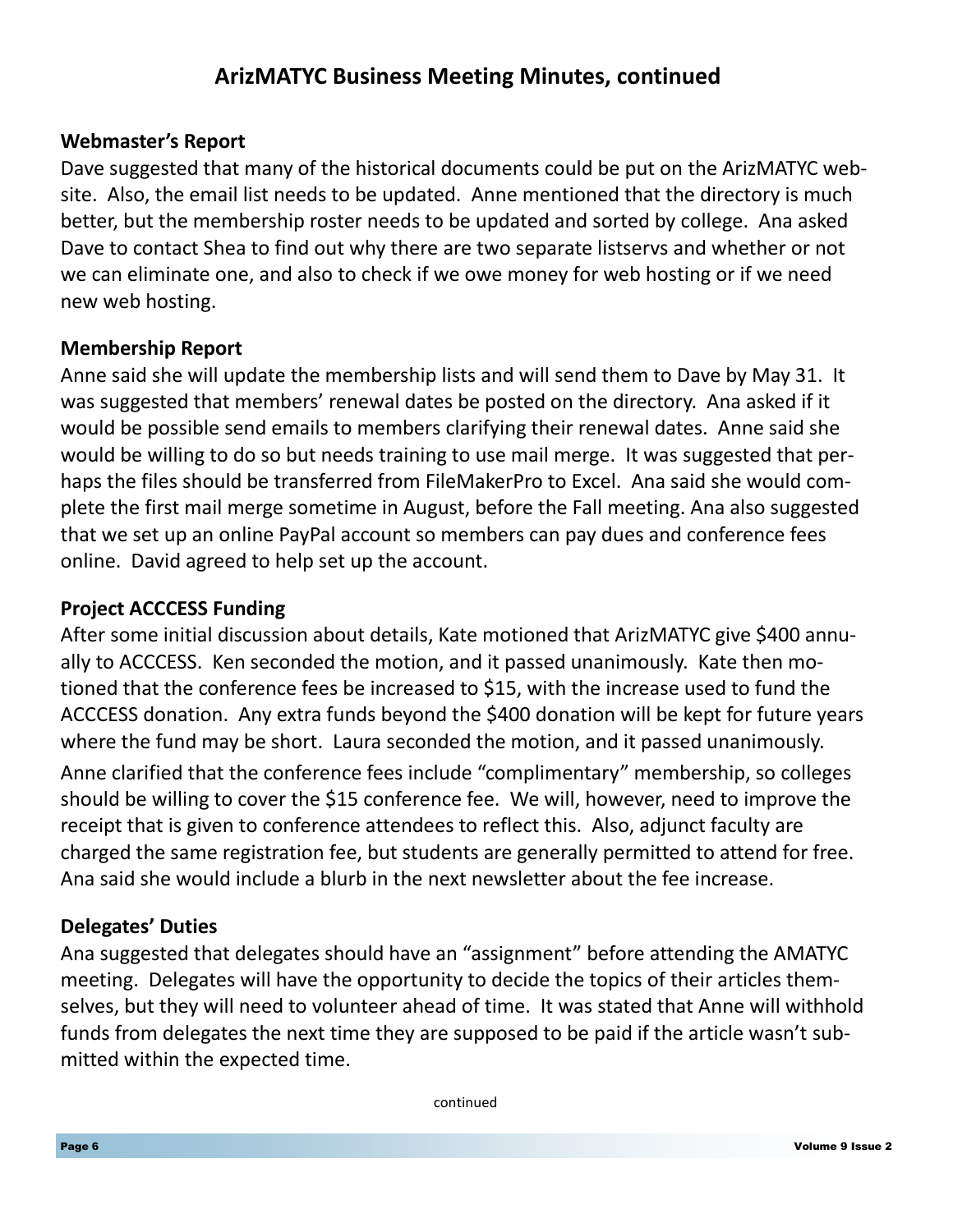# **ArizMATYC Business Meeting Minutes, continued**

#### **Regional Conference**

Ana stated that the proposal has not been finished because a facility has not yet been found. Shanna said that the only facilities she has found with large enough meeting spaces are Little America, High Country, NAU, and Coconino CC. Eli suggested that high schools may be possible locations. Shanna suggested that we consider changing the conference dates, and Ana asked her to continue her research and report back what she finds.

#### **AMATYC Conference Scholarship**

Ana shared that we will pay for one attendee that we choose. This individual will preferably be a first-time attendee to AMATYC. Kate suggested that each school send a 200-word nomination for one individual to Ana by July 1. The board will then choose the scholarship recipient by August 1. Information about submitting nominations should be posted on the Ariz-MATYC website by April 1.

#### **Future Meetings**

Members were reminded to look over the Spring newsletter for updates about ArizMATYC activities. The Fall 2011 meeting will be at Mesa Community College, and they are currently looking for speakers. The Spring 2012 joint meeting with the MAA will be discussed further in the Campus Reports.

The meeting was adjourned at 9:55am.